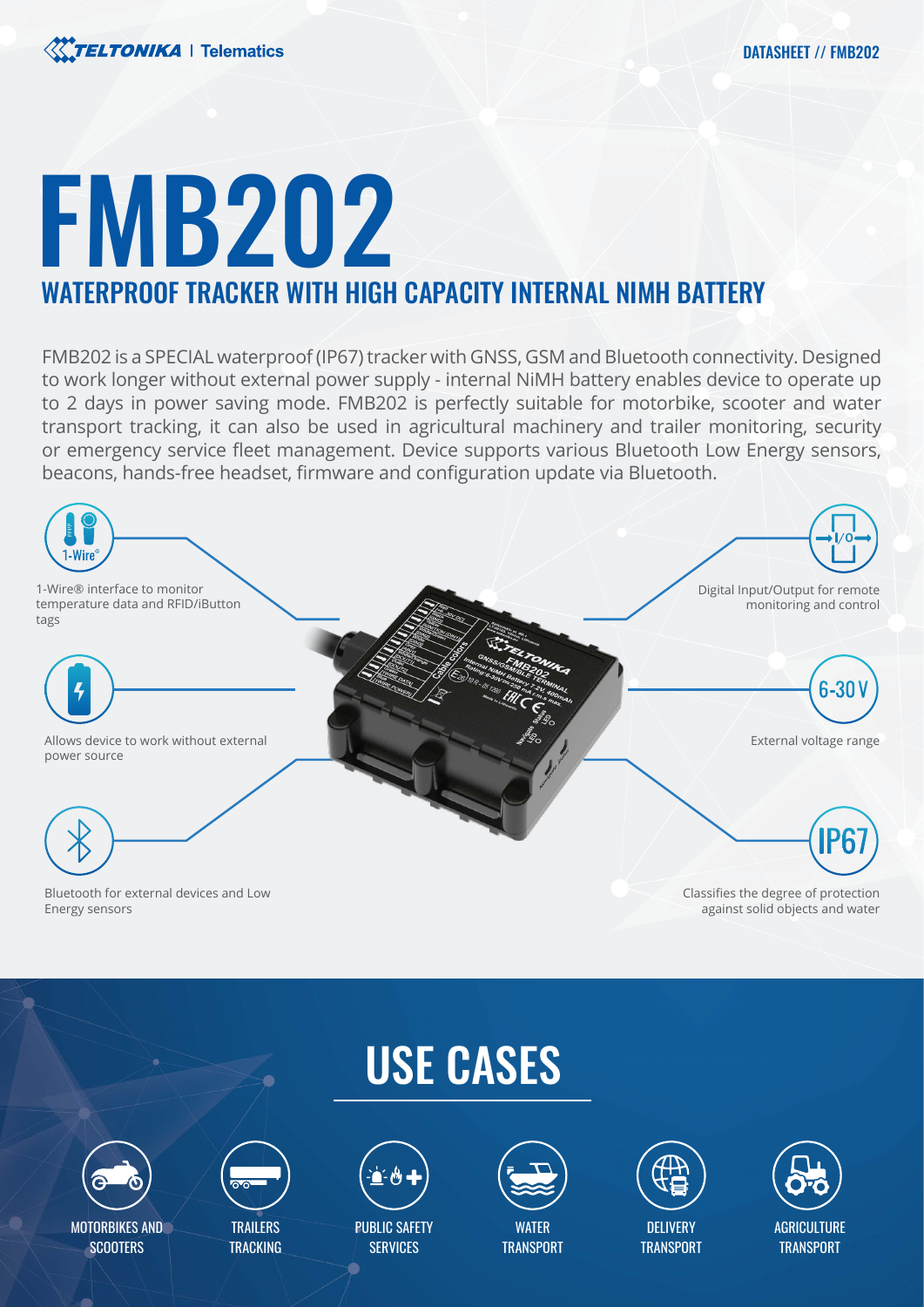



| ۰. | . . | . .<br>n e s | u,<br>٧ |
|----|-----|--------------|---------|
|    |     |              |         |

| Name                     | Teltonika TM2500                                                                                                  |  |
|--------------------------|-------------------------------------------------------------------------------------------------------------------|--|
| Technology               | GSM/GPRS/GPS/BLUETOOTH                                                                                            |  |
| <b>GNSS</b>              |                                                                                                                   |  |
| <b>GNSS</b>              | GPS, GLONASS, GALILEO, BEIDOU, SBAS, QZSS, DGPS, AGPS                                                             |  |
| Receiver                 | 33 channel                                                                                                        |  |
| Tracking sensitivity     | $-165$ dBM                                                                                                        |  |
| Position accuracy        | $< 2.5$ CEP                                                                                                       |  |
| Velocity accuracy        | < 0.1m/s (within +/- 15% error)                                                                                   |  |
| Hot start                | < 1 s                                                                                                             |  |
| Warm start               | < 25s                                                                                                             |  |
| Cold start               | < 35 s                                                                                                            |  |
| <b>Cellular</b>          |                                                                                                                   |  |
| Technology               | <b>GSM</b>                                                                                                        |  |
| 2G bands                 | Quad-band 850 / 900 / 1800 / 1900 MHz                                                                             |  |
| Data transfer            | GPRS Multi-Slot Class 12 (up to 240 kbps), GPRS Mobile Station Class B                                            |  |
| Data support             | SMS (text/data)                                                                                                   |  |
| <b>Power</b>             |                                                                                                                   |  |
| Input voltage range      | 6 - 30 V DC with overvoltage protection                                                                           |  |
| Internal Back-up battery | 400 mAh Ni-MH battery (2.88 Wh)                                                                                   |  |
| <b>Bluetooth</b>         |                                                                                                                   |  |
| Specification            | $4.0 + LE$                                                                                                        |  |
| Supported peripherals    | Temperature and Humidity sensor, Headset, OBDII dongle, Inateck Barcode Scanner,<br>Universal BLE sensors support |  |

## **Physical specification**

| Dimensions | 72.5 x 73 x 27.3 mm (L x W x H) |
|------------|---------------------------------|
| Weight     | 205 <sub>g</sub>                |